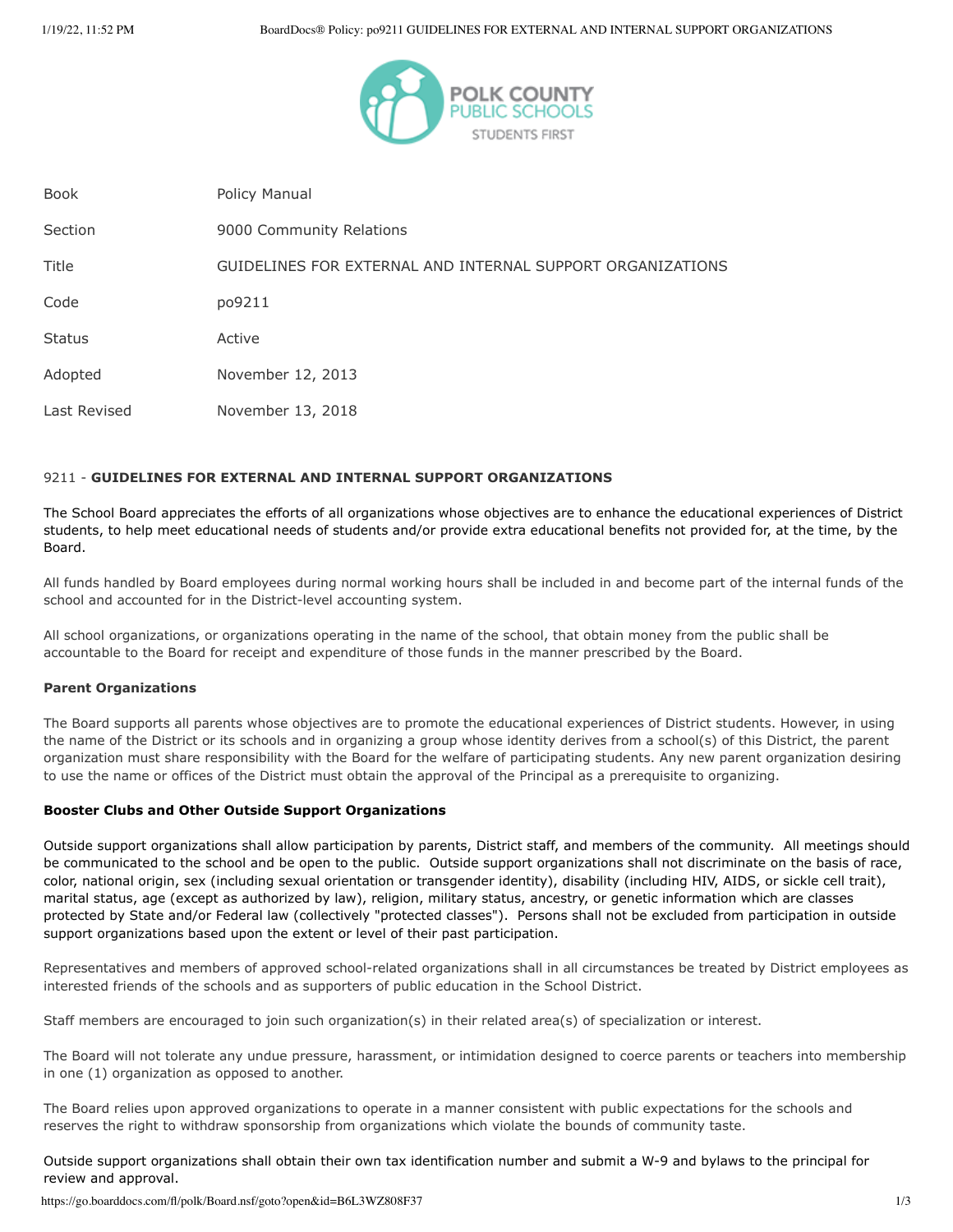If approved by the principal, a school-based support organization may have all financial transactions accounted for in school internal funds.

Outside support organizations shall indemnify and hold the board harmless from and against any and all claims and causes of action whatsoever arising out of or related to outside support organization acts and omissions in carrying out their activities. Outside support organizations shall purchase liability insurance (riders ‑ self-insured) to cover such indemnification and to protect the outside support organization and Board against claims for damage or injury resulting from any act or omission on the part of the outside support organization. The amount of insurance coverage shall not be less than \$1,000,000 and the outside support organization shall provide the Board with sufficient documentation demonstrating that the Board is named as an additional insured on the policy.

In order to use District facilities, each group shall abide by Policy 7510 - Use of District Facilities and file appropriate forms with the principal.

By the beginning of each school year, each outside support organization shall submit its participation requirements, dues, fees, tentative goals, and objectives, and its fund-raising plans for the next school year to the principal for review. Should an outside support organization propose a change to these submittals during the school year, the principal shall be advised before any final revisions are made. This information shall be made available on the school's website at the beginning of each school year. All activities must be approved by the principal.

Each outside organization shall be subject to audit upon request by the District. Audits may be conducted by the District at the District's expense or the outside organization may hire an outside CPA to conduct the audit at its expense.

## **School-Based Organizations**

School-based organizations include, but are not necessarily limited to, clubs, classes and departments, and other school-sponsored groups.

All fund-raising activities must be approved by the principal. The financial transactions of each school organization shall be accounted for in the school internal funds.

Funds collected by and used for the benefit of faculty and staff may be exempt from the preceding requirements if authorized by Superintendent.

Student participation in fund-raising activities shall not be in conflict with the program as administered by the Board and shall be in compliance with Policy 5830 and Policy 6610.

Fund-raising activities by a school, by any group within a school, or in the name of a school shall not conflict with programs as administered by the Board.

Funds collected shall be expended to benefit students of the particular school raising funds unless those funds are being collected for a specific documented purpose or are generated by career education production shops. Career education production revenues shall benefit the students or program that generated the funds or the student body.

Those internal account funds designated for general purposes shall be used to benefit the student body.

Collecting and expending of school internal account funds shall be in accordance with Chapter 8 of the Financial & Program Cost Accounting & Reporting for Florida Schools, Red Book 2014. Sound business practices shall be observed in all transactions.

Each school organization shall be subject to audit upon request by the District. Audits may be conducted by the District at the District's expense which may include hiring an outside CPA to conduct the audit.

Revised 11/15/16 Revised 11/13/18

**© Neola 2017**